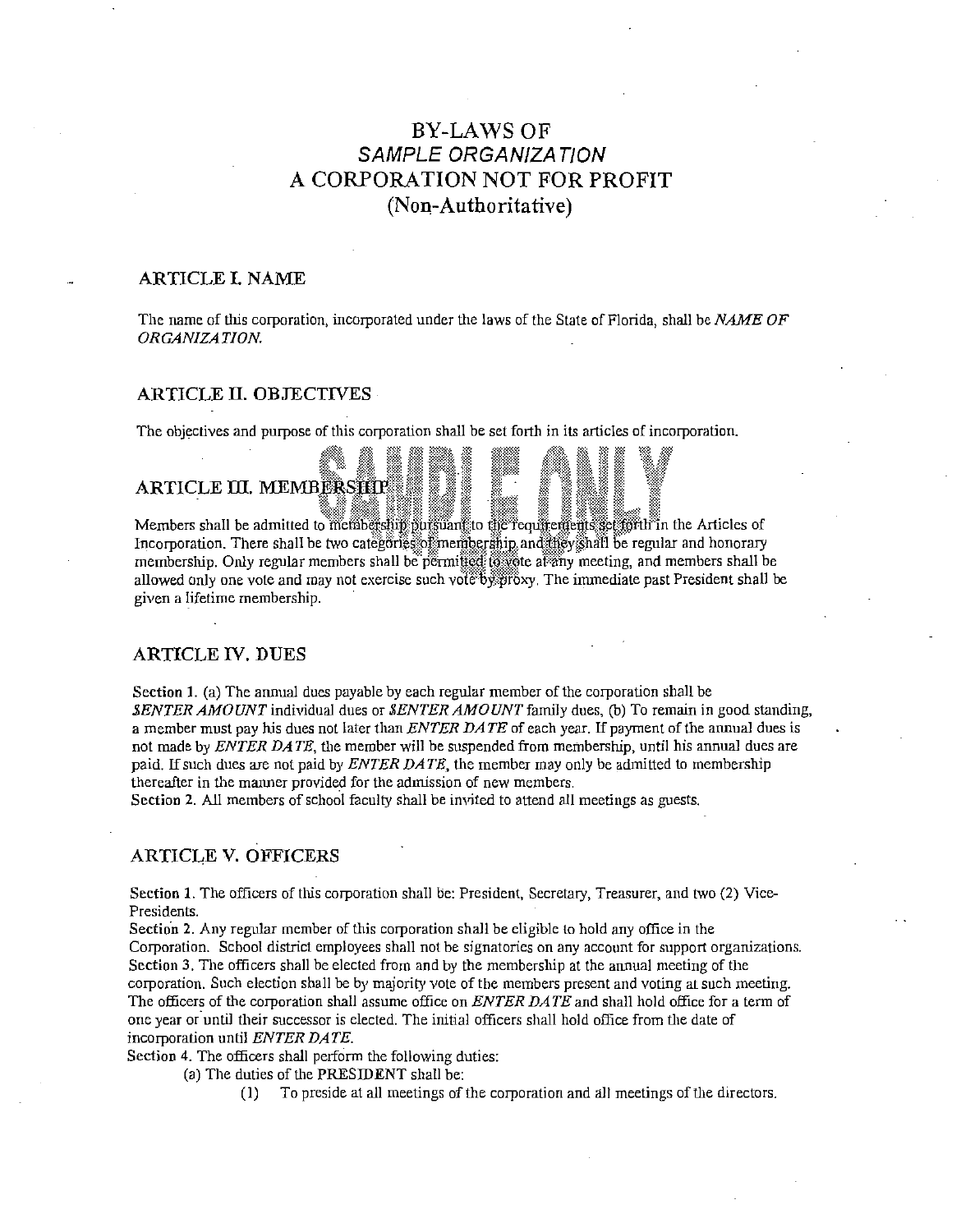- (2) To serve as liaison officer between *ENTER SCHOOL NAME* officials and tills club.
- (3) To call such special meetings of the corporation membershlp and of the directors as may be necessary to the efficient functioning of the corporation.
- (4) To serve as the chief executive officer of the corporation and to perform such duties as are customary to that office.
- (5) To appoint such committees and committee members as are needed to adequately conduct the affairs of the corporation.
- $(6)$  To expedite the business of the club, and authorized spending not to exceed \$50.00 **vvithout prior consent of the Board.**
- (b) The duties of the 1st and 2nd VICE-PRESIDENT shall be:
	- (1) To preside over meetings of the corporation and the Board of Directors in the absence of the President.
	- . (2) To render such assistance to the President as the President may desire.
	- $(3)$  To perform such other duties as may be assigned to him from time to time by the
	- Board of Directors or by the membership of the corporation.
- $(c)$  The duties of the SECRETARY shall be:
	- ( 1) Keep the minutes of the proceedings of all corporation and Board of Directors **meetings.** \_
	- (2) Maintain. an accurate membershlp file including membership applications.
	- (3) To keep and maintain all files and records of the corporation.
	- (4) To perform such other duties as may from time to time be assigned by the Board of Directors or by the membership of the corporation.

(d) The duties of the TREASURER shall be:

- (1) To receive all the dues and other funds paid to the corporation.
- (2) To disburse all funds as directed by the 13oard of Directors, or President as provided in the By-Laws.
- (3) To keep a complete and accurate account of all funds received and disbursed and to present a report thereof at all corporation meetings.
- ( 4) To maintain a record of the paymeut by all members of annual dues and other **assessments and to notify in writing all members who are in arrears in the payment bf any dues or assessments.** ·
- (5) To deposit all funds of the corporation in such depositories as are approved and to disburse the same *only* by check executed in such fashion as the Board of **Directors or President shall from time to time direct.**
- (6) To preserve all financial records for such period of time as the Board of Directors may direct or as may be required by applicable law.

Section 5. Vacancies in any office shall be filled by the designation of a successor by a majority of the Board of Directors and such successor shall serve for the unexpired term. However, the directors may, by a majority vote, elect to hold a special election by the membership in order to fill such unexpired term. **Section 6. Na person may, simultaneously hold two or more offices in the corporation. If a person, while**  holding an office, shall be elected to another position, he shall resign the position which he holds before assuming the new position.

Section 7. No officer, may succeed himself more than three  $(3)$  times, but he may be elected to another **position in the corporation.** 

Section 8. No related parties (i.e. Husband-Wife) shall hold office in the corporation at the same time.

#### ARTICLE VI. DIRECTORS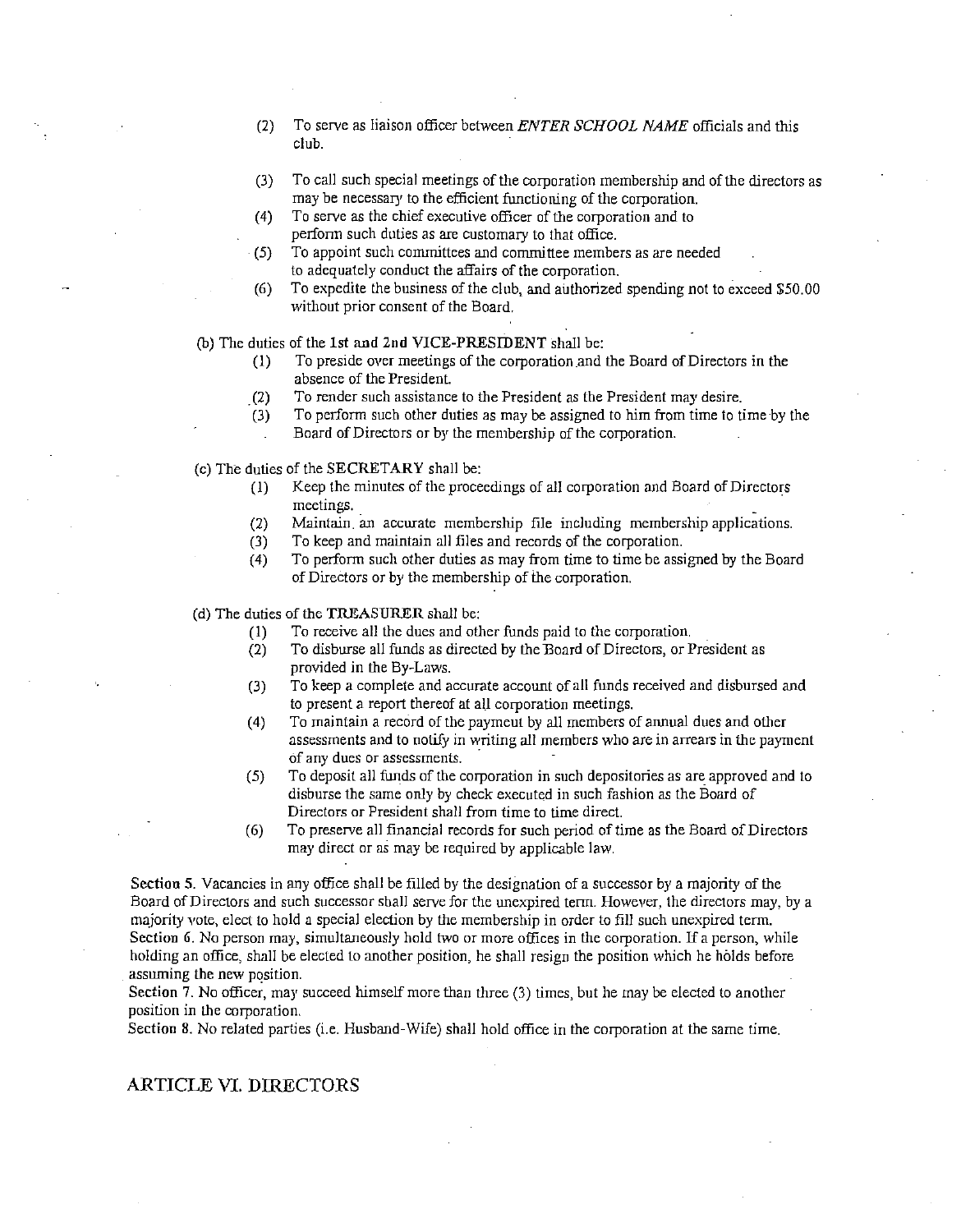Section 1. (a) The affairs of this corporation shall be managed by a Board of Directors which shall consist of the President, two (2) Vice-Presidents, Secretary, Treasurer, School Principal, School Athletic Director (booster clubs only), and the immediate past President. The Board of Directors shall conduct the business . of the corporation property, assets, and effects and shall from time to time propose such rules, regulations, projects and programs as in its judgment are necessary and proper for the government of the corporation and for the pursuit of the objects and purposes of the corporation, and the board shall exercise such other powers and perform such other duties as the membership of the corporation may from time to time prescribe.

(b) The Board shall expedite the business of the club and is authorized to spend not in excess of \$300.00 without prior consent of the general membership.

Section 2. The directors shall meet monthly, or at such other intervals as is necessary to transact the business of the corporation. The President shall be the chairman of the Board of Directors and the Secretary of the corporation shall be the Secretary of the Board of Directors. The Board of Directors shall meet at the call of the President or upon the call of two-thirds (2/3) of its members. A majority of the members of the Board of Directors shall constitute a quorum. Notice of all special meetings of the Board of Directors shall be given to the members at least twenty-four (24) hours in advance of such meeting. Such notice may be **oral or written and may be given by telephone. Vacancies upon the Board of Directors, except for the**  School Principal and Athletic Director (booster clubs only), shall be filled for the unexpired term by a successor designated by the Board of Directors.

## ARTICLE VIl. MEETlNGS

Section 1. This club shall hold at least one regular meeting during each school month and shall hold special and regular meetings as the Board of Directors or the membership of the corporation may elect. A regular meeting may be postponed or canceled by a majority of the Board of Directors.

Section 2. A quorum of the membership at any meeting shall consist often percent  $(10\%)$  of the members **or shall consist of fifteen members, whichever is greater.** 

Section 3. The annual meeting of the corporation shall be the regular meeting held during the month of *ENTER MONTH.* 

Section 4. All meetings shall be conducted in accordance with the rules and order of business established by the corporation. In the absence of such rules, meetings shall be conducted in accordance with Roberts Rules of Order, provided, however, that the regular order of business may be suspended by the presiding **officer when necessary for the expeditious conduct of the corporation's business.** 

Section 5. Notice of all special meetings shall be given at least three days in advance of such meeting. Such notice shall be given by the most expeditious means available.

#### ARTICLE VIII. ELECTIONS

Section 1. Beginning with the annual meeting held during *ENTER MONTH,* the officers and directors shall be elected at the annual meeting for terms as set forth in Articles V and VI hereof.

Section 2. The President, not later than the *ENTER MONTH* meeting of each year, shall publicly appoint a Nominating Committee of not less than three members. The Nominating Committee shall recommend one **or n1ore candidates for each office to the membership at its anriuaJ meeting such of those candidates and such additional candidates as il desires to present additional nominations shall be received from the floor. The consent of each candidate nominated must be obtained before such nomination is made.** 

# ARTICLE IX. COMMITTEES

**Section 1. The corporation shall have such special committees as may be needed to insure its efficient**  operation. Such committees shall be established by the Board of Directors. The corporation shall have the following standing committees: Membership; Parliamentary; Finance; Publicity; Program; and Hospitality. All committee chairman and members shall be appointed by the President.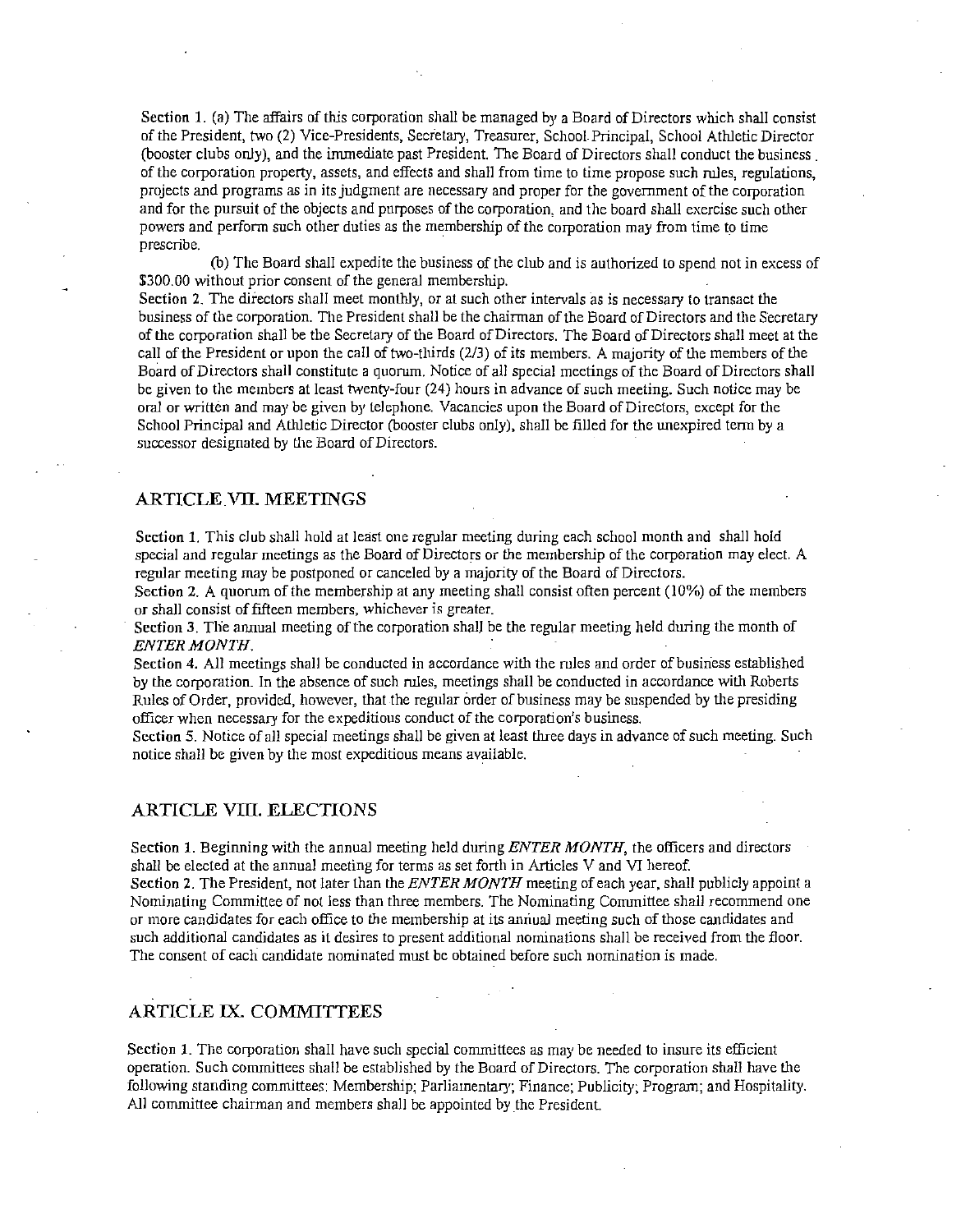Section 2. The duties of the standing committees shall be:

(a) Membership: To assist the secretary in keeping membership records; to conduct membership campaigns and to promote membership in the corporation to the end that all persons interested in *ENTER SCHOOL NAME GROUP* shall become members of the corporation.

(b) Parliamentary: The chairman of this committee shall be the club Parliamentarian. This committee shall periodically review the articles of incorporation and shall recommend to the Board of Directors any proposed amendments thereto.

(c) Finance: To prepare and submit to the Board of Directors for its approval a budget to cover the operations of the corporation during the forthcoming fiscal year. The proposed budget shall be approved by the Board of Directors and submitted to the membership for its approval at the annual meeting. The Treasurer of the corporation shall be a member of the Finance Committee by virtue of his office. The Finance Committee shall recommend such fund raising activities as may be necessary to fund the budget of the corporation. All such fund raising activities shall be submitted to the Board of Directors for their approval. If the audit is conducted internally, the Finance Committee shall appoint three of its members who shall act as an Auditing Committee and shall audit the books and records of the Corporation at the end of each fiscal year, or at such other times as the Board of Directors may direct.

(d) Publicity: It shall be the duty of this committee to properly publicize fund raising projects, meetings of the corporation, activities of the corporation and other events of the **ENTER** *SCHOOL NAME.* Publicity, respecting events at *ENTER SCHOOL,* shall be supplementary to and conducted so as not to interfere with publicity disseminated or conducted by the school. Wheri necessary, the committee shall notify all members of the corporation of corporation meetings and shall notify the Board of Directors of meetings of the directors, and at the direction of the President or the Board of Directors, the committee shall disseminate such information to the membership as may be necessary.

(e) Program: It shall be the duty of the program committee to assist the officers of the corporation in planning and securing stimulating and worthwhile progiams for all regular and special **meetings. Such programs shall be designed and calculated to keep the members of the corporation**  aware of *ENTER SCHOOL* activities and of ways and means of promoting and improving the same. Said committee shall administer and submit to the President such items for discussion as may be requested by the membership. Open floor discussion will not be exercised unless the subject for such discussion has been approved and submitted by this committee and placed on the agenda prior to the meeting or introduced by the presiding officer of such meeting.

(f) Hospitality: This committee shall be in charge ofall social and entertainment events conducted by the corporation, including awards and recognition banquets. All banquets, meals, refreshments, picnics, and similar functions shall be conducted under the supervision of the hospitality **committee.** 

Section 3: The terms of all committee members shall be from *ENTER DATE* to *ENTER DATE* 

#### ARTICLE X. MISCELLANEOUS

Section I. Any member of this corporation may be expelled from membership for unethical, improper or disloyal conduct. Charges of such conduct shall be presented in writing to the Board of Directors who, upon receiving such charges, shall promptly investigate the same and upon finding by a majority vote that the charges should be heard, shall set a date and place for a hearing by the board upon the charges. The member charged shall be given a copy of the written charges together with written notice of the time and place of the hearing, not less than seven (7) days prior to the hearing, and shall have the right to be present at the hearing and to present evidence upon the charges. At the hearing, a two-thirds (2/3) vote of the members present and voting shall be necessary for the expulsion of such member.

Section 2. All officers and directors shall attend two-thirds (%) of the meetings of the membership and Board of Directors, unless any excess absences are excused by the Board of Directors. Officers and directors may be removed from office for failure to attend to their duties or for any conduct detrimental to the club. If a majority of the Board of Directors finds that any officer or director should be removed from office, they shall request the resignation of such officer or director. If such officer or director refuses to resign, the Board of Directors may recommend to the membership of the corporation that such officer or